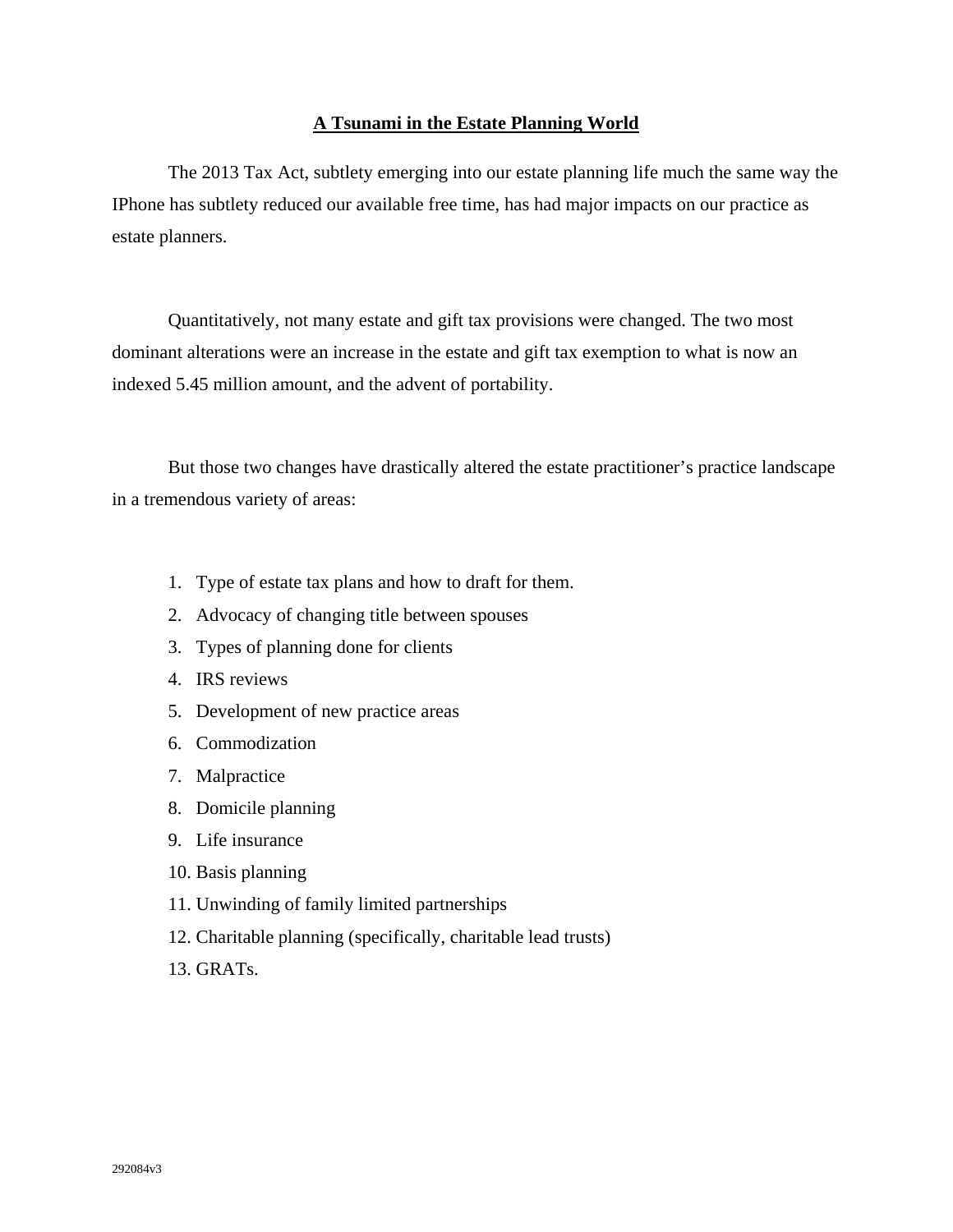This article, part one of a multi part discussion, will focus on the first item and how planners should have evolved their practice consistent with the impact of the [2013 Act] on these areas.

## **Building a Pyramid**

Portability and income tax planning, which essentially have to be a "wait and see" decision until the first spouse passes away, have caused the estate plan documents to be potentially extremely complicated to construct, or brutally easy.

Easy. Use the single fund QTIP trust in Your Planning.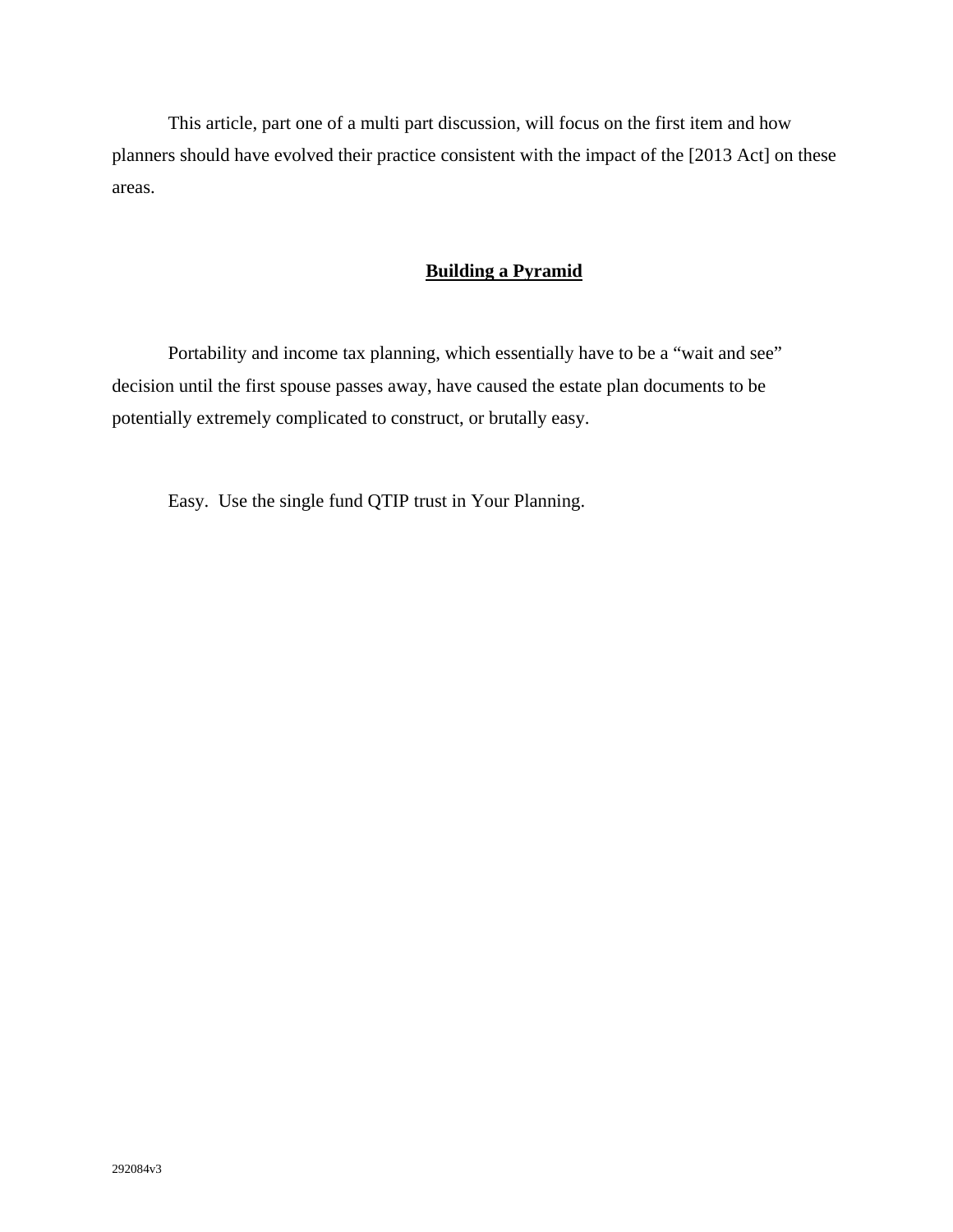### **Marriage may be a Hassle, but the Marital Deduction Remains Important in Husband and Wife Estate Planning**

Almost all of husband/wife estate planning involves a marital deduction, either an outright marital or a trust benefitting the surviving spouse. Greater than 50% and probably closer to 75% to 80%, of gifts to the spouse are in the trust format. Certain trusts qualify for the marital deduction and others do not.

Most trusts these days will be in the qualified terminable interest property ("QTIP") format in order to qualify for the marital deduction. The older variety, the general power of appointment trust, was proper pre-1982 and has been disappearing ever since. Moreover, because of portability, most trusts are set up with either a single fund QTIP or a credit shelter trust also qualifying for the QTIP, with the expectation that Rev Proc 2001-38 will not interfere with a QTIP election done to increase the portability amount (i.e., over a portion that otherwise would not be subject to estate tax because of the \$5.45 million exemption amount).

### **To Be or Not Be QTIP**

For a proper QTIP, among the major requirements that are reviewed on audit, there must be a mandatory income interest to the surviving spouse ("The trustee shall pay to my spouse all income not less often than annually." (Note, not discretionary.)

Also, no person other than the surviving spouse can be beneficiary of the trust during the spouse's lifetime. A trust that allows the trustee to distribute principal to either the spouse or children, even pursuant to an ascertainable standard, would not qualify.

And lastly, a QTIP election must be made on the Form 706, Schedule M.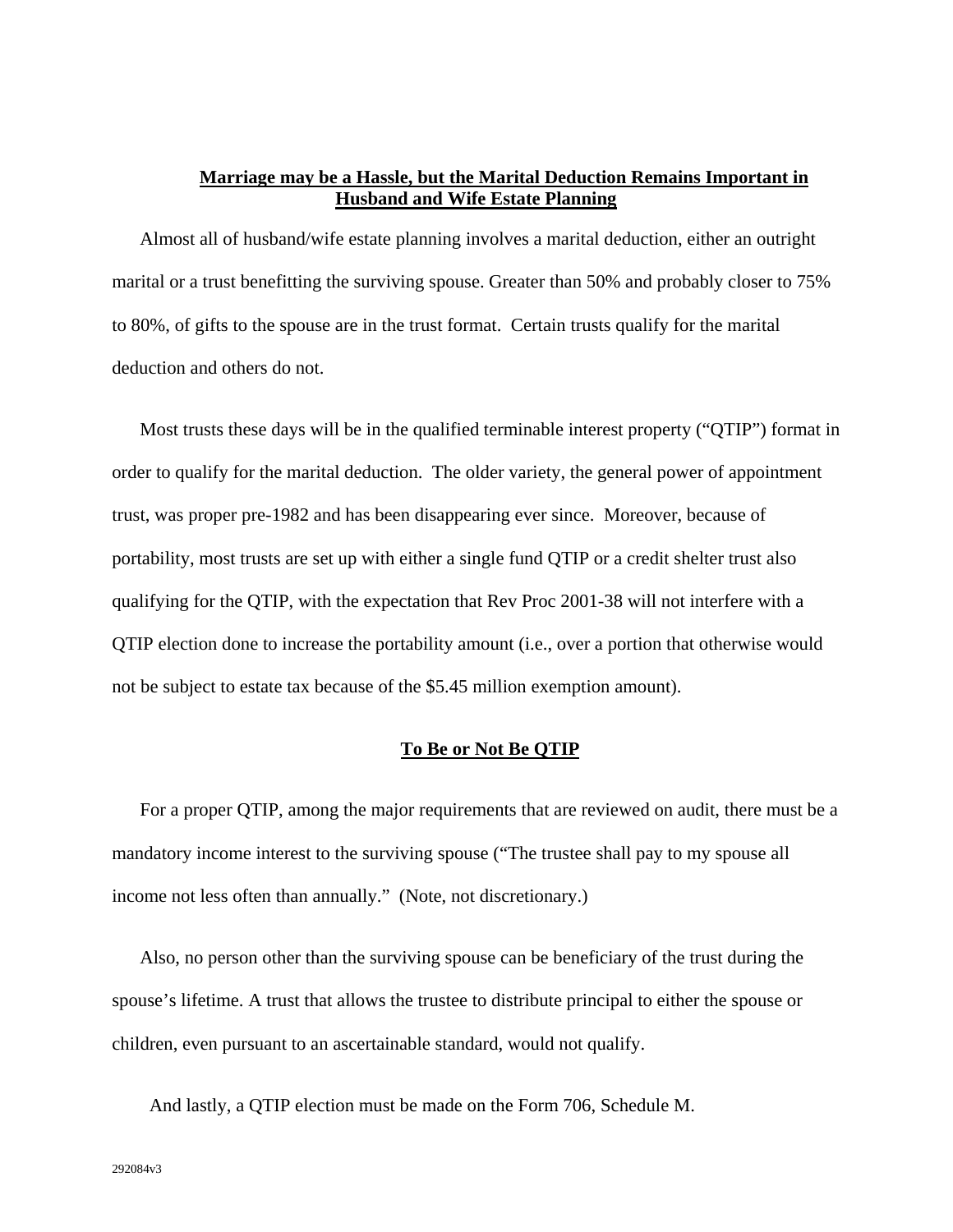# **In 1982, We Spoke of the Single Fund QTIP Endearingly. Post 2013, We Should Speak of it with Reverence**

With the advent of portability, as well as divergent state inheritance tax statutes, the single fund QTIP may be the most practical strategy in will and trust drafting. One predicate needs to be noted-there is an older IRS ruling, Rev Procedure 2001-38 that could imply that QTIP status could not be "electable" if there is already no estate tax. This was recently given life blood in a private letter ruling, PLR-110405-15, January, 2016.

That is, if the gross estate were \$5 million, no lifetime taxable gifts, and the surviving spouse wanted to elect QTIP status, the ruling could be interpreted to mean "no," because even without QTIP status being elected there would be no estate tax.

The estate planning community has advocated for clarification that QTIP elections in estate tax returns required only to elect portability are valid. We would hope the Treasury understands the practical reasons to practitioners to allow for this flexibility. Assuming the Treasury allows for this result, the single fund QTIP allows the practitioner to achieve the following for his or her client:

1. For the portability decision to be decided at the surviving spouse's passing; estates may want to include 100% of the property in the surviving spouse's estate in order to achieve a step-up in income tax basis. The goal will be either is to make a partial QTIP election in order to create a credit shelter trust out of the non-elected portion (the \$5.450 million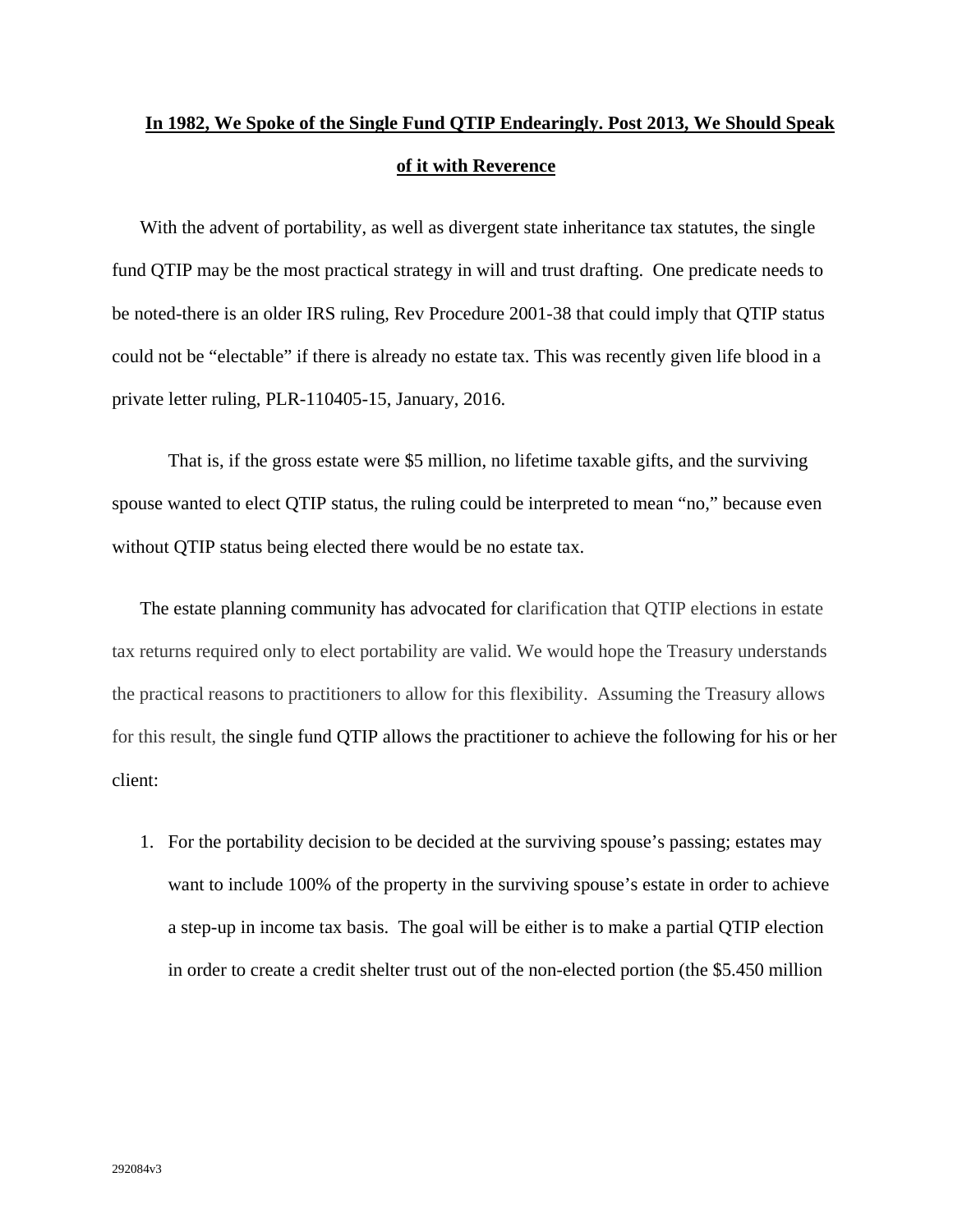estate tax exclusion amount) or a full QTIP election in order to put all the property in the surviving spouse's estate for basis step up reasons.  $<sup>1</sup>$ </sup>

- 2. For state inheritance tax to be avoidable at the first spouse's passing if that state has a QTIP marital deduction, even if that state has a credit that is decoupled from the federal credit.
- 3. Ease in drafting.
- 4. Ease in client understanding.
- 5. Ease in administration until multiple trusts are created (post-mortem).
- 6. Commonality of trust terms.

## **With All Its Warts, Here Then is the Drafting**

The way of the drafting world these days are complicated forms made even more

complicated because of portability, Clayton elections, state inheritance taxes, and the \$5.45

million dollar current exemption.

The most simplified estate plan that incorporates all the possible trusts that should be created

at the first spouse's passing in a GST plan would read as follows:

**3.3 Gifts if Spouse Survives.** If my spouse survives me, then I make the following gifts: 

(a) **Non‐Qualified Property**. I give the non‐qualified property that is included in my estate for federal estate tax purposes to the trustee to hold as the GST Family Trust, but only to the extent that the value of this property as finally determined for federal estate tax purposes does not exceed my Available GST Exemption Amount. I give any remaining non-qualified property to the trustee to hold as the Family Trust.

 $\overline{a}$ 

<sup>&</sup>lt;sup>1</sup> This flexibility would be eliminated if Revenue Procedure 2001-38 is interpreted by the Service to not allow for QTIP elections when there is no estate tax. In that instance, though, the flexibility for planning for portability will become more difficult in all settings, whether it is a single fund QTIP or a credit shelter trust.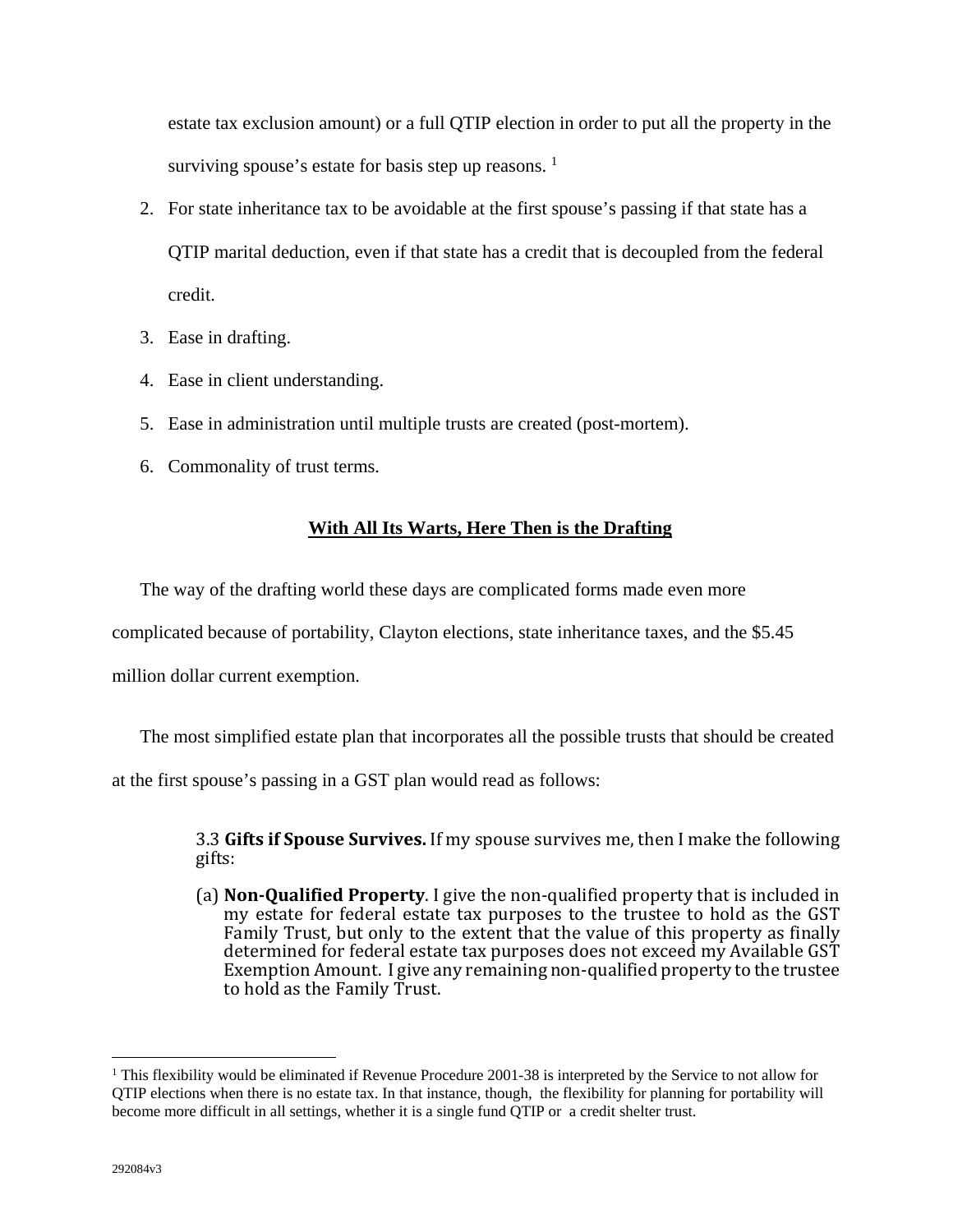- **(b) State Exempt Gift.** I give the State Exempt Gift to the trustee to allocate in portions as follows: The trustee shall hold the GST State Exempt Gift portion as the GST Family Trust and shall hold the non-GST State Exempt Gift portion as the Family Trust.
- (c) **Excess Federal Exempt Gift**. I give the Excess Federal Exempt Gift to the trustee to allocate in portions as follows: The trustee shall hold the GST Excess Federal Exempt Gift portion as the GST Election Trust and shall hold the non-GST Excess Federal Exempt Gift portion as the Election Trust.
- (d) **Residue Gift.** I give the Residue Gift to the trustee to allocate in portions as follows: The trustee shall hold the GST Residue Gift portion as the GST Marital Trust and shall hold the non-GST Residue Gift portion as the Marital Trust.

Really? Can a client understand that? Does a client want to understand that? Can you? Your 4<sup>th</sup>

year associate? How does portability play into this?

Life would be so much easier if you had a bequest that said: "I give the Balance of the

Trust Estate to the trustee to hold as the Marital Trust."

And you can.

Easy for the client to understand? You bet, and you can say that portability can be

decided on<sup>2</sup>; the credit shelter can be decided on; deferral of state inheritance tax can be decided on.

## *Marital Trust*

*The trustee shall administer the Marital Trust as follows:* 

1.1 *Mandatory Payment of Income. Beginning with my death, the trustee shall pay all the income to my spouse at least annually. Notwithstanding any other provision of this* 

 $\overline{a}$ 

 $2^2$  See fn. 1 though because the impact of Revenue Procedure 2001-38 is not yet known.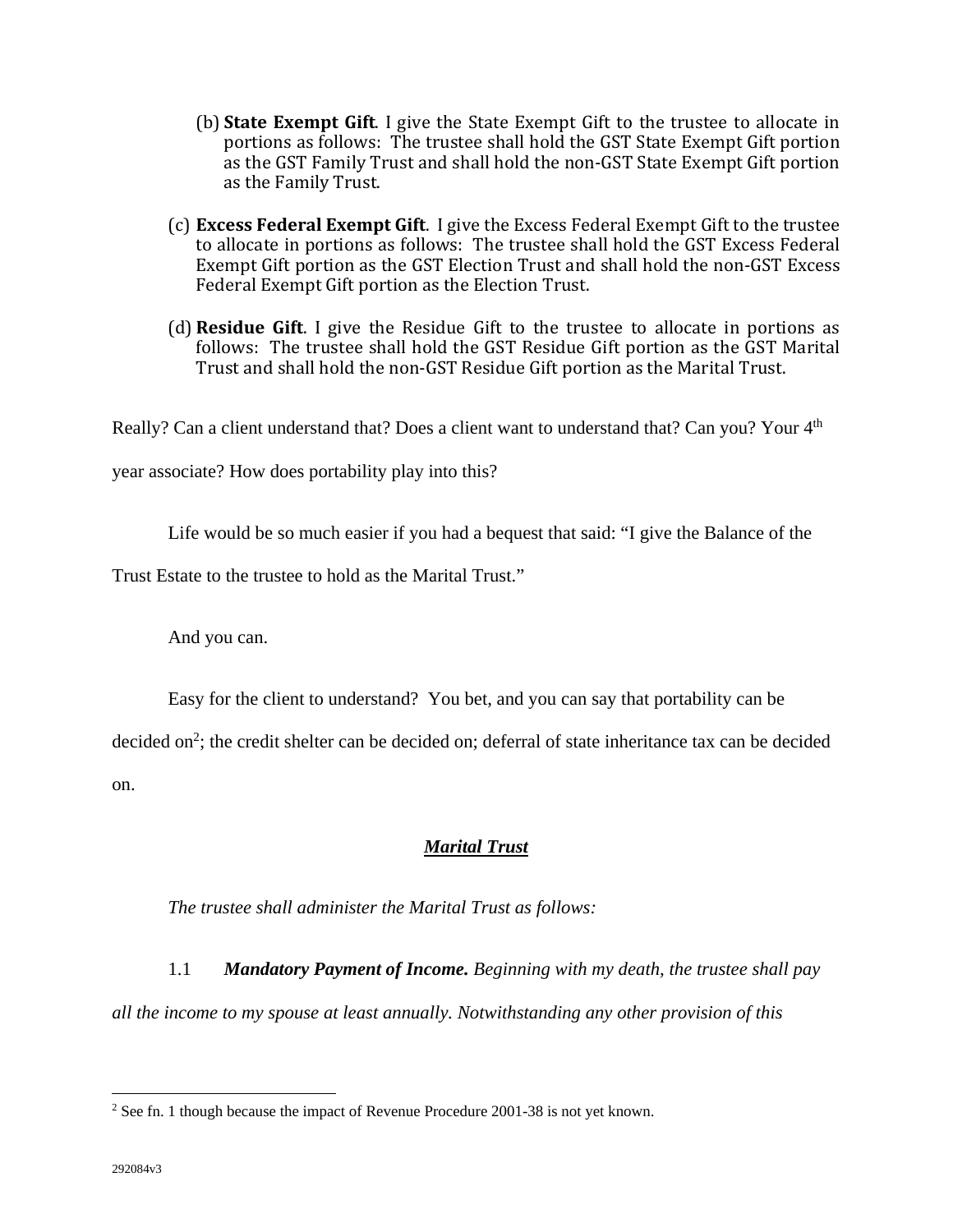*instrument, on the death of my spouse any accrued or unpaid income shall be paid to my spouse's estate.* 

1.2 *Discretionary Payment of Principal. Beginning with my death, the trustee may pay to my spouse as much of the principal as the trustee from time to time considers necessary for the health, education, support, or maintenance in reasonable comfort of my spouse.* 

1.3 *Power of Appointment at Death. On the death of my spouse, the trustee shall distribute the principal not required for payment of the Marital Trust Death Taxes to any one or more of my descendants, or any one or more charitable organizations which shall then be in existence as entities described in Sections 170(c) and 2055(a) of the Code, as my spouse appoints by Will, specifically referring to this power of appointment.* 

1.4 *Distribution on Termination. On the death of my spouse, the trustee shall distribute the Marital Trust as follows:* 

(a) *Make-Up Charitable Gift. The trustee shall distribute the Marital Trust principal not required for payment of the Marital Trust Death Taxes, not otherwise effectively appointed, Madison Youth Programs, if it is then in existence, for its general charitable purposes.* 

(b) *Child's Separate Trusts. I give the principal of the Marital Trust not required for payment of the Marital Trust Death Taxes and not otherwise effectively appointed, which shall remain after the application of subparagraph (a) of this paragraph, to the trustee to allocate in shares of equal value for my then living children, subject to the Child's Separate Trust withholding provisions hereof; provided that if a*